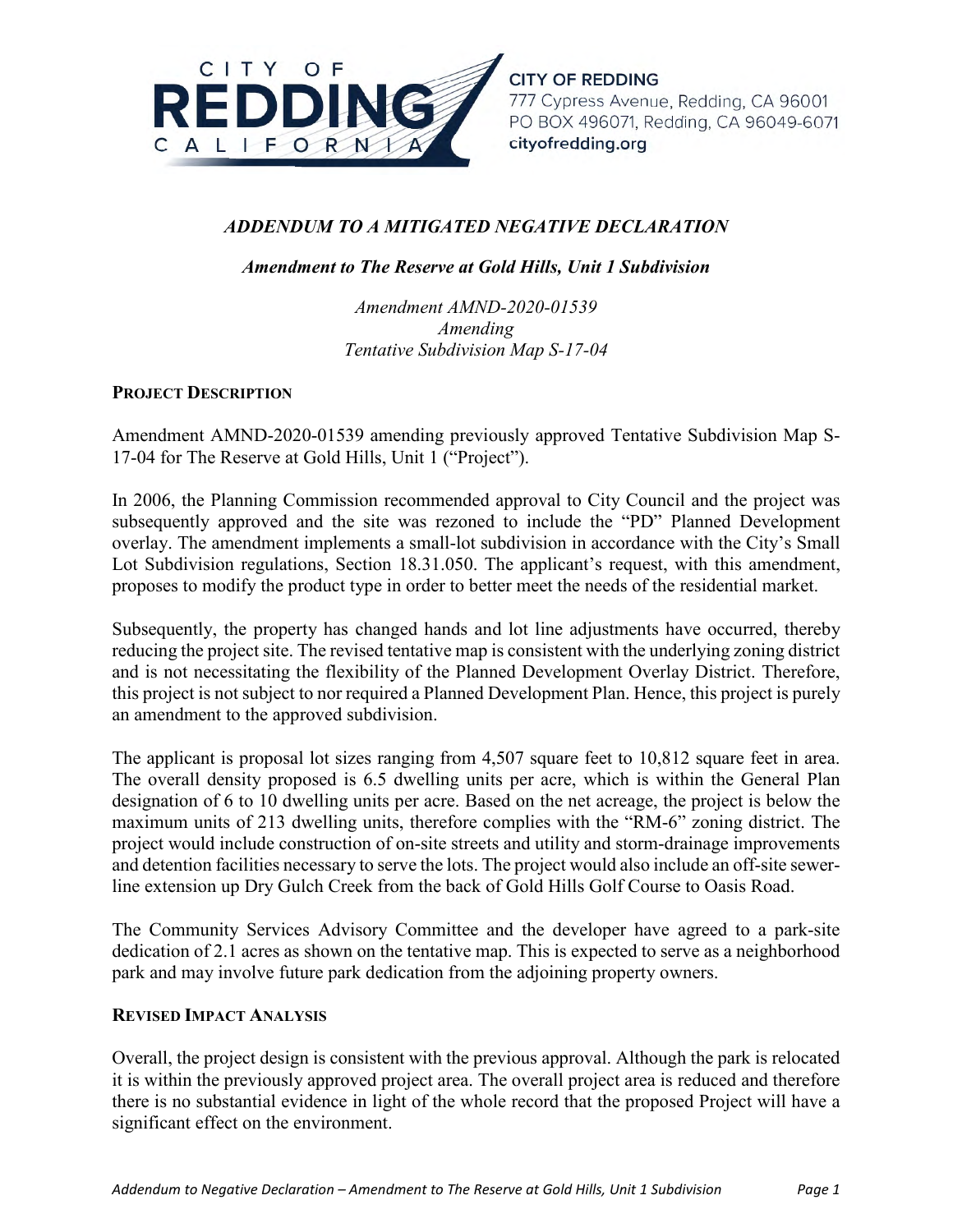# **DETERMINATION**

The City of Redding previously prepared a Mitigated Negative Declaration for the subdivision, which was adopted on July 18, 2006. Based upon a review of the proposed amendments to the Project, it has been determined that an addendum to the previously adopted Mitigated Negative Declaration is appropriate because none of the following conditions (pursuant to CEQA Section 15162) have occurred:

- 1. Substantial changes are proposed for the project that will require major revision of the previous Mitigated Negative Declaration due to new, significant environmental effects or a substantial increase in the severity of previously identified effects.
- 2. Substantial changes occur with respect to the circumstances under which the project is undertaken that involve new, significant environmental effects or a substantial increase in the severity of previously identified effects.
- 3. New information of substantial importance indicates that:
	- a. The project will have one or more significant effects not discussed in the previous Mitigated Negative Declaration.
	- b. Significant effects previously examined will be substantially more severe than shown in the previous Mitigated Negative Declaration.
	- c. Mitigation measures previously 'found not to be feasible would in fact be feasible and would substantially reduce one or more significant effects of the project, but the project proponents decline to adopt them.
	- d. Mitigation Measures that are considerably different from those analyzed in the previous Negative Declaration would substantially reduce one or more significant effects, but the project proponents decline to adopt them.

# **FINDINGS**

- 1. The City of Redding has determined that an addendum is warranted, finding that none of the above conditions are in evidence and that there is no substantial evidence, in light of the whole record before the City, that the proposal will have a significant effect on the environment.
- 2. The Addendum to the Mitigated Negative Declaration reflects the independent judgement and analysis of the City of Redding.

# **PUBLIC REVIEW DISTRIBUTION**

Pursuant to Section 15164(c) of CEQA, an addendum does not require circulation for public review.